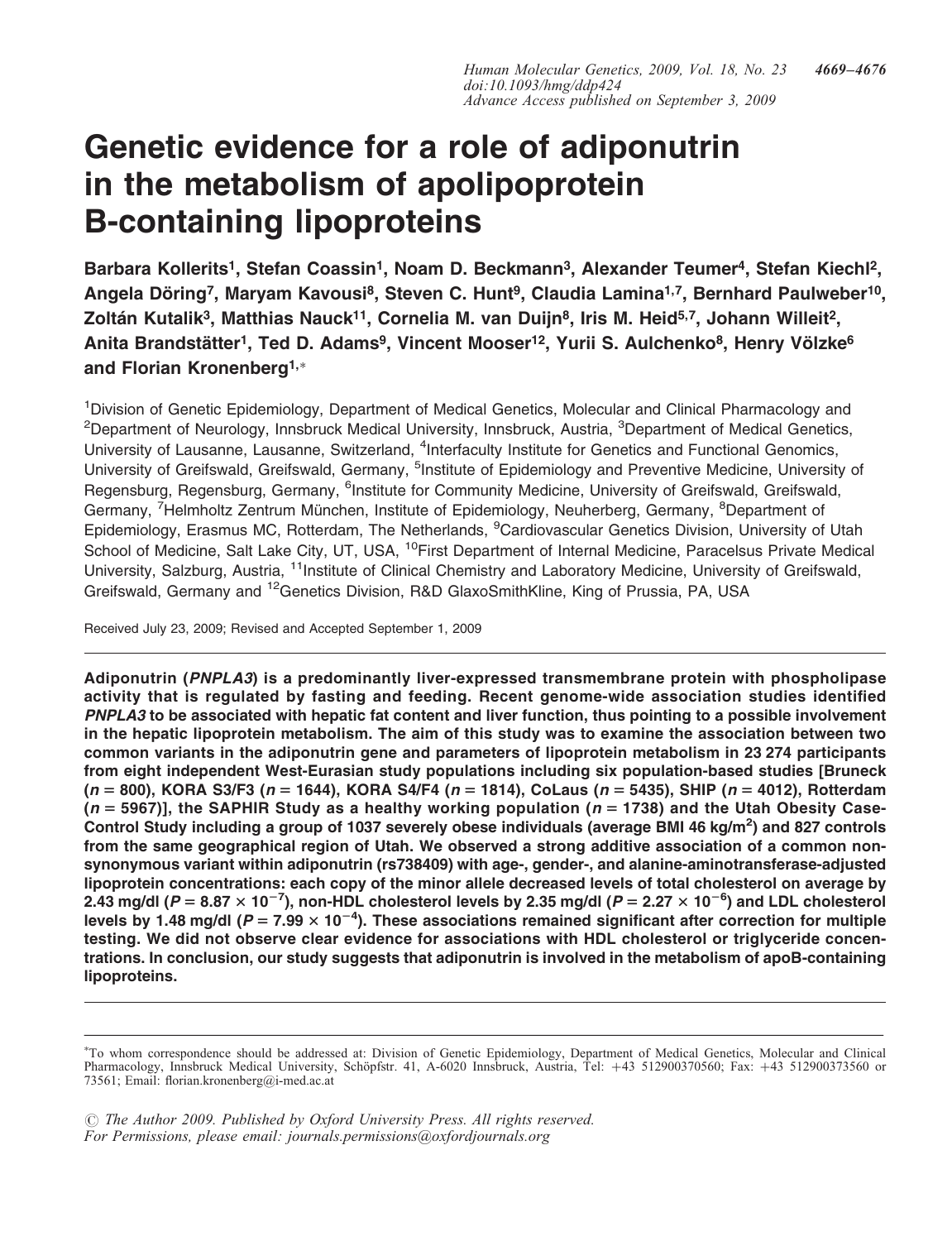# INTRODUCTION

Adiponutrin (PNPLA3) is a predominantly liver-expressed transmembrane protein with phospholipase activity  $(1-3)$ . It is upregulated during adipocyte differentiation and in response to feeding and downregulated in fasting state, indicating a potential role in lipid storage in adipose tissue and liver (1– 5). An increased energy intake, either acute or long-lasting, leads to an upregulation of adiponutrin (6). In vitro adiponutrin gene expression shows features of lipogenic gene expression comparable to fatty acid synthase or adipocyte determination and differentiation of factor-1/sterol regulatory element binding protein-1c (ADD1/SREBP1c) (1). The common non-synonymous variant rs738409 results in an amino acid exchange from isoleucine to methionine in the catalytic patatin domain (see Supplementary Material, Fig. S1 and reference 7). Additionally, rs738409 was reported to activate a putative exonic splicing silencer element and might therefore also affect gene regulation (8). A further SNP, rs2072907, in linkage disequilibrium with rs738409, was reported to be associated with obesity (9).

Recent genome-wide association studies identified the adiponutrin gene to be associated with liver-related phenotypes (7,10). Romeo et al. (7) found carriers of the minor allele of rs738409 to have a significantly increased hepatic fat content in a population of Hispanic, African-American and European-American individuals and significantly higher liver enzymes in Hispanics which points to an important role of adiponutrin in the hepatic lipoprotein metabolism. These observations and the experimental findings described above make adiponutrin an interesting candidate gene involved in lipid metabolism.

In the present candidate gene study, we aimed to investigate the association of rs738409 and rs2072907 of the adiponutrin gene with lipid parameters in eight independent populations including 23 274 individuals, representing six populationbased studies, a healthy working population and a case– control study of a severely obese population.

# **RESULTS**

# Patient and genotype characteristics

Baseline clinical characteristics and laboratory data of the eight study populations are reported in Table 1 and are stratified by case–control status for the Utah Obesity Case-Control Study. The minor allele frequencies ranged from 18.5 to 30.0% for rs738409 and from 16.2 to 24.9% for rs2072907 across the populations (Table 1). Due to these differences in minor allele and genotype frequencies between populations in our and earlier studies (7,10) and due to differences in the lipid levels between populations, the analysis was performed stratified for the eight populations.

## Association of rs738409 and rs2072907 within adiponutrin and lipid levels

Supplementary Material, Tables S1 and S2 show the age-, gender- and alanine-aminotransferase-adjusted lipid levels using an unconstrained model (not assuming any genetic mode of inheritance) for the three genotypes of the exonic adiponutrin SNP rs738409 and the intronic SNP rs2072907, respectively. Calculation of  $\lambda$  as the quotient of the b-coefficients of heterozygote and homozygote carriers of the minor allele of the unconstrained model revealed an additive mode of inheritance in most of the populations (as an example, see results for rs738409 in Supplementary Material, Table S3). Therefore, the main analyses and meta-regression were based on the additive inheritance assumption. Table 2 shows the  $\beta$ -estimates and P-values from linear regression models applying an additive model, once adjusted for age and gender and once additionally adjusted for the liver enzyme alanine-aminotransferase. We observed that the minor allele was associated with lower concentrations of total cholesterol (TC), non-HDL cholesterol (non-HDLC) and LDL cholesterol (LDLC). Since the associations became even stronger when additionally adjusted for alanine-aminotransferase, we assumed that the association of these adiponutrin SNPs with lipid levels is not a secondary effect of liver impairment. Using a fixed effects model, each copy of the minor allele decreased total cholesterol levels by on average of 2.43 mg/dl  $(P = 8.87 \times 10^{-7})$ , non-HDL cholesterol levels by 2.35 mg/dl  $(P = 2.27 \times 10^{-6})$  and LDL cholesterol levels by 1.48 mg/dl  $(P = 7.99 \times 10^{-4})$ . In addition, we observed a trend for lower triglyceride (TG) levels per copy of the minor allele (estimate on the log scale  $-0.011$ ,  $P = 0.10$ ) but no association with HDLC concentrations. After correction for multiple testing, the effects on total cholesterol, non-HDLC and LDLC remained statistically significant. When we analyzed the data for triglycerides in the Utah Obesity Case-Control Study, we observed lower triglyceride levels per copy of the minor allele which was more pronounced in the cases than in the controls (estimate  $-0.073$ ,  $P = 0.008$  for cases, and  $-0.019$ ,  $P = 0.54$  for controls). However, this interaction was not significant, and furthermore, after correction for multiple testing, the effect for triglycerides was no longer significant.

Similar associations were observed for rs2072907 (Table 2). Moreover, an additional adjustment for BMI revealed similar estimates for both SNPs. When we repeated the analysis using a random effects model, we observed similar beta estimates as for the fixed effects model.

#### Bioinformatic analysis

To investigate whether or not adiponutrin interacted directly with cholesterol, we used the BioSapiens DASTY tool, which integrates several tools for protein domain analysis. No direct cholesterol-binding domains could be observed (Supplementary Material, Fig. S1).

Since data mining using STRING 8.0 suggested among others an interaction of adiponutrin with lipoprotein lipase (LPL) and hepatic lipase (LIPC) (see Supplementary Material, Fig. S2), we investigated a potential co-regulation of the adiponutrin promoter with cholesterol metabolism given that co-regulation and shared transcription factor binding sites often point to a functional interaction (11,12). For this purpose, the adiponutrin promoter was predicted using the Genomatix Promoter Inspector tool and searched for the presence of putative transcription factor binding sites involved in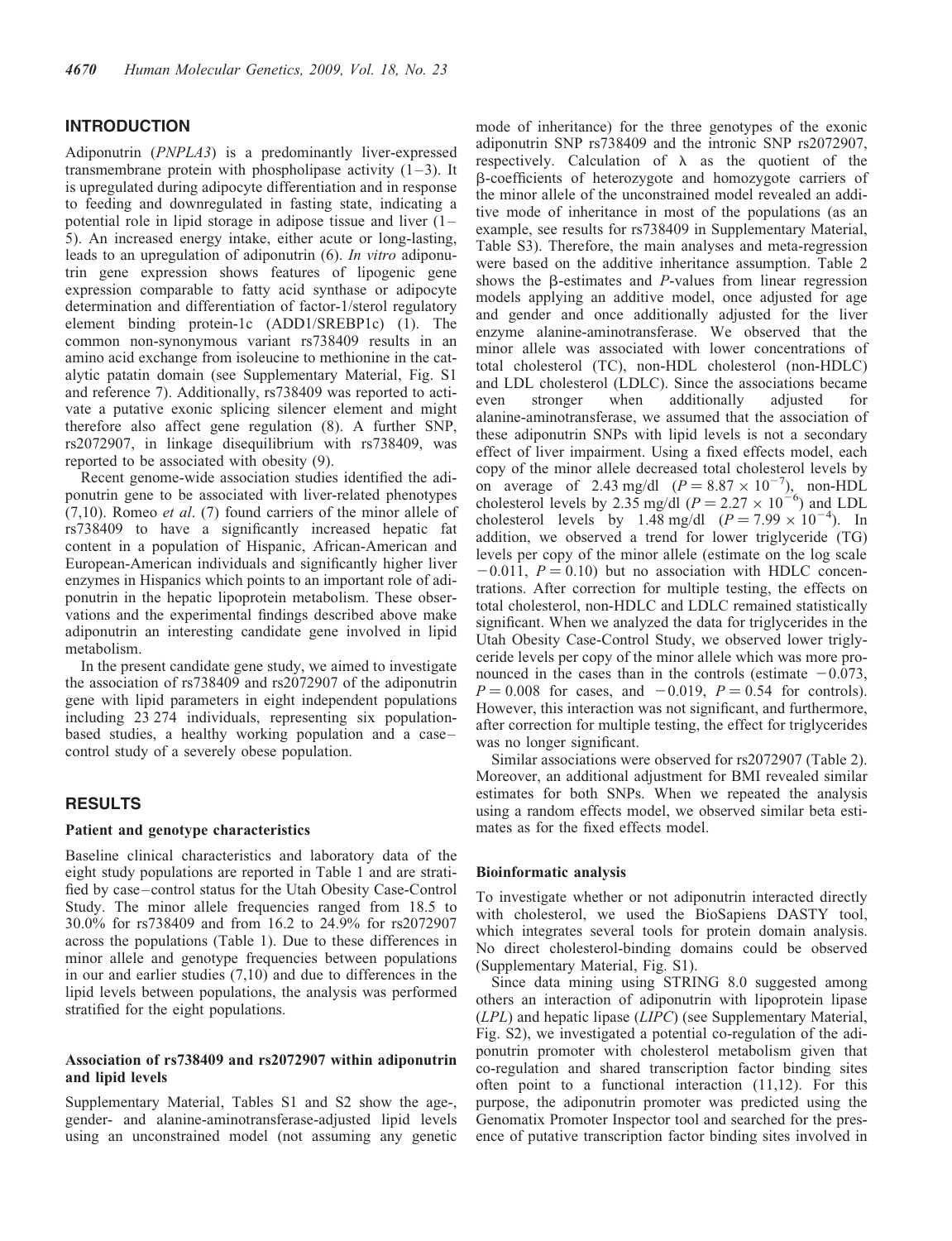|                                                                                                             | <b>Bruneck Study</b><br>$(n = 800)$                                  | KORA S3/F3 Study<br>$(n = 1644)$                                       | KORA S4/F4 Study<br>$(n = 1814)$                                   | CoLaus Study<br>$(n = 5435)$                                       | SHIP $(n = 4012)$                                                       | Rotterdam Study<br>$(n = 5967)$                                    | <b>SAPHIR Study</b><br>$(n = 1738)$                                | Utah Obesity Case-Control Study<br>Severe obesity<br>$(n = 1037)$  | Controls $(n = 827)$                                                            |
|-------------------------------------------------------------------------------------------------------------|----------------------------------------------------------------------|------------------------------------------------------------------------|--------------------------------------------------------------------|--------------------------------------------------------------------|-------------------------------------------------------------------------|--------------------------------------------------------------------|--------------------------------------------------------------------|--------------------------------------------------------------------|---------------------------------------------------------------------------------|
| Age, years<br>Gender: male/female,<br>n(%)<br>rs738409: CC/CG/GG                                            | $62.7 + 11.1$<br>398/402<br>(49.8/50.2)                              | $62.5 + 10.1$<br>813/831<br>(49.4/50.6)                                | $60.9 \pm 8.9$<br>884/930<br>(48.7/51.3)                           | $53.5 \pm 10.8$<br>2560/2875<br>(47.1/52.9)                        | $49.7 + 16.3$<br>1972/2040<br>(49.2/50.8)                               | $69.4 \pm 9.1$<br>2359/3465<br>(40.5/59.5)                         | $51.8 + 6.1$<br>1093/645<br>(62.9/37.1)                            | $44.3 + 11.4$<br>194/843<br>(18.7/81.3)                            | 52.7 $\pm$ 8.5***<br>399/428<br>$(48.2/51.8)$ ***                               |
| $n\ (\%)$<br><b>MAF</b><br>Call rate $(\% )$<br>rs2072907: CC/CG/GG                                         | 381/343/65<br>(48.3/43.5/8.2)<br>30.0<br>98.6                        | 941/613/90<br>(57.2/37.3/5.5)<br>24.1<br>$100^a$                       | 1193/571/50<br>(65.7/31.5/2.8)<br>18.5<br>$100^{\rm a}$            | 3074/2037/324<br>(56.6/37.5/5.9)<br>24.7<br>$100^{\rm a}$          | 2391/1432/189<br>(59.6/35.7/4.7)<br>22.8<br>$100^{\rm a}$               | 3647/2078/242<br>(61.1/34.8/4.1)<br>21.5<br>99.9                   | 885/720/105<br>(51.8/42.1/6.1)<br>27.2<br>98.0                     | 612/366/45<br>(59.8/35.8/4.4)<br>22.3<br>98.6                      | 468/272/44<br>(59.7/34.7/5.6)<br>23.0<br>94.8                                   |
| n(%)<br><b>MAF</b>                                                                                          | 464/272/43<br>(59.6/34.9/5.5)<br>23.0                                | 1104/490/50<br>(67.2/29.8/3.0)<br>17.9                                 | 1015/694/105<br>(55.9/38.3/5.8)<br>24.9                            | 3641/1624/170<br>(67.0/29.9/3.1)<br>18.1                           | 2674/1212/126<br>(66.7/30.2/3.1)<br>18.3                                | 3979/1773/222<br>(66.6/29.7/3.7)<br>18.5                           | 1086/553/73<br>(63.4/32.3/4.3)<br>20.4                             | 715/287/22<br>(69.8/28.0/2.2)<br>16.2                              | 540/219/26<br>(68.8/27.9/3.3)<br>17.3                                           |
| Call rate $(\% )$<br>Body mass index, $kg/m2$<br>Total cholesterol, mg/dl                                   | 97.4<br>$25.6 \pm 3.8$<br>$230.0 \pm 42.6$                           | 100 <sup>a</sup><br>$28.1 \pm 4.5$<br>$221.3 + 40.3$                   | 100 <sup>a</sup><br>$28.2 \pm 4.8$<br>$221.8 + 39.3$               | 100 <sup>a</sup><br>$25.9 \pm 4.6$<br>$224.0 + 41.3$               | 100 <sup>a</sup><br>$27.3 \pm 4.7$<br>$222.9 + 47.8$                    | 100 <sup>a</sup><br>$26.3 \pm 3.7$<br>$255.1 + 47.2$               | 98.1<br>$26.8 + 4.1$<br>$228.6 + 40.1$                             | 98.7<br>$46.0 + 7.6$<br>$186.8 + 36.2$                             | 94.9<br>$27.6 \pm 4.9***$<br>$187.1 + 33.9$                                     |
| Non-HDL cholesterol, mg/dl<br>HDL cholesterol, mg/dl<br>LDL cholesterol, mg/dl<br>Alanine-aminotransferase, | $171.3 + 42.9$<br>$58.7 + 16.2$<br>$145.5 \pm 37.9$<br>$23.1 + 13.1$ | $163.2 \pm 40.0$<br>$58.0 + 16.9$<br>$130.1 \pm 32.7$<br>$20.4 + 11.4$ | $165.3 + 38.5$<br>$56.5 + 14.5$<br>$139.9 + 35.0$<br>$26.4 + 16.2$ | $153.9 + 41.0$<br>$63.6 + 17.0$<br>$128.5 + 35.4$<br>$27.7 + 19.5$ | $166.8 + 49.2$<br>$56.09 + 16.6$<br>$138.1 \pm 44.8$<br>$30.0 \pm 18.0$ | $203.2 + 47.4$<br>$51.8 + 14.3$<br>$145.1 + 34.2$<br>$18.0 + 11.4$ | $169.0 + 41.8$<br>$59.6 + 15.7$<br>$145.5 + 36.6$<br>$17.4 + 10.6$ | $140.8 + 35.1$<br>$46.0 + 11.0$<br>$108.3 + 27.6$<br>$27.9 + 17.4$ | $137.0 + 33.6^*$<br>$50.1 \pm 15.0***$<br>$105.0 + 27.5^*$<br>$25.8 \pm 13.6^*$ |
| (U/L) (25th; 50th; 75th<br>percentile)<br>Triglycerides, mg/dl (25th;                                       | (15;20;27)<br>$131.7 \pm 71.9$                                       | (14;18;24)<br>$142.3 \pm 123.2^{\circ}$                                | (16;22;30)<br>$132.7 \pm 94.6^{\circ}$                             | (17;23;32)<br>$123.9 \pm 104.8$                                    | (17;23;33)<br>$-$ b                                                     | (12;16;20)<br>$137.9 + 67.6^b$                                     | (11;15;20)<br>$125.6 + 87.7$                                       | (17, 24; 33)<br>$186.1 \pm 105.6$                                  | (17;22;30)<br>$156.0 \pm 105.0***$                                              |
| 50th; 75th percentile)<br>Diabetes mellitus, $n$ (%)<br>Use of lipid lowering drugs,<br>$n\ (\%)$           | (81;111;158)<br>76(9.5)<br>25(3.1)                                   | (85;115;163)<br>181(11.0)<br>238 (14.5)                                | (77, 110; 157)<br>167(9.2)<br>299(16.5)                            | (71;98;142)<br>246(4.5)<br>636 (11.7)                              | 142(3.5)<br>317(7.9)                                                    | (94; 122; 163)<br>631(10.6)<br>150(2.5)                            | (72;101;149)<br>55(3.2)<br>79 (4.6)                                | (118;165;220)<br>224(21.6)<br>122(11.9)                            | (94;133;184)<br>54 $(6.5)$ ***<br>$65 (7.9)^{**}$                               |

Table 1. Clinical and laboratory data of participants of the Bruneck Study, KORA S3/F3 Study, KORA S4/F4 Study, CoLaus Study, SHIP, Rotterdam Study, SAPHIR Study and Utah Obesity Case-Control Study with further stratification of the latter in patients with severe obesity and controls

Values are provided as mean and standard deviation if not indicated otherwise.<br>\*P < 0.05; \*\*P < 0.005; \*\*\*P < 0.001—comparison between severe obese subjects and controls in the Utah obesity case–control study.

<sup>a</sup>Genotypes were imputed with very high imputation quality [RSQR for MACH and proper\_info for IMPUTE > 0.90 (Kora S3/F3 and S4/F4), RSQR for MACH for the Rotterdam Study (>0.99), proper\_info for IMPUTE for the CoLaus Study  $> 0.97$  and for SHIP  $> 0.96$ ].

<sup>b</sup>Triglycerides are provided only for fasting participants which were 675 in KORA S3/F3, 1789 in KORA S4/F4, 5389 in CoLaus and 2038 in Rotterdam. Participants of SHIP were non-fasting at the time of blood collection.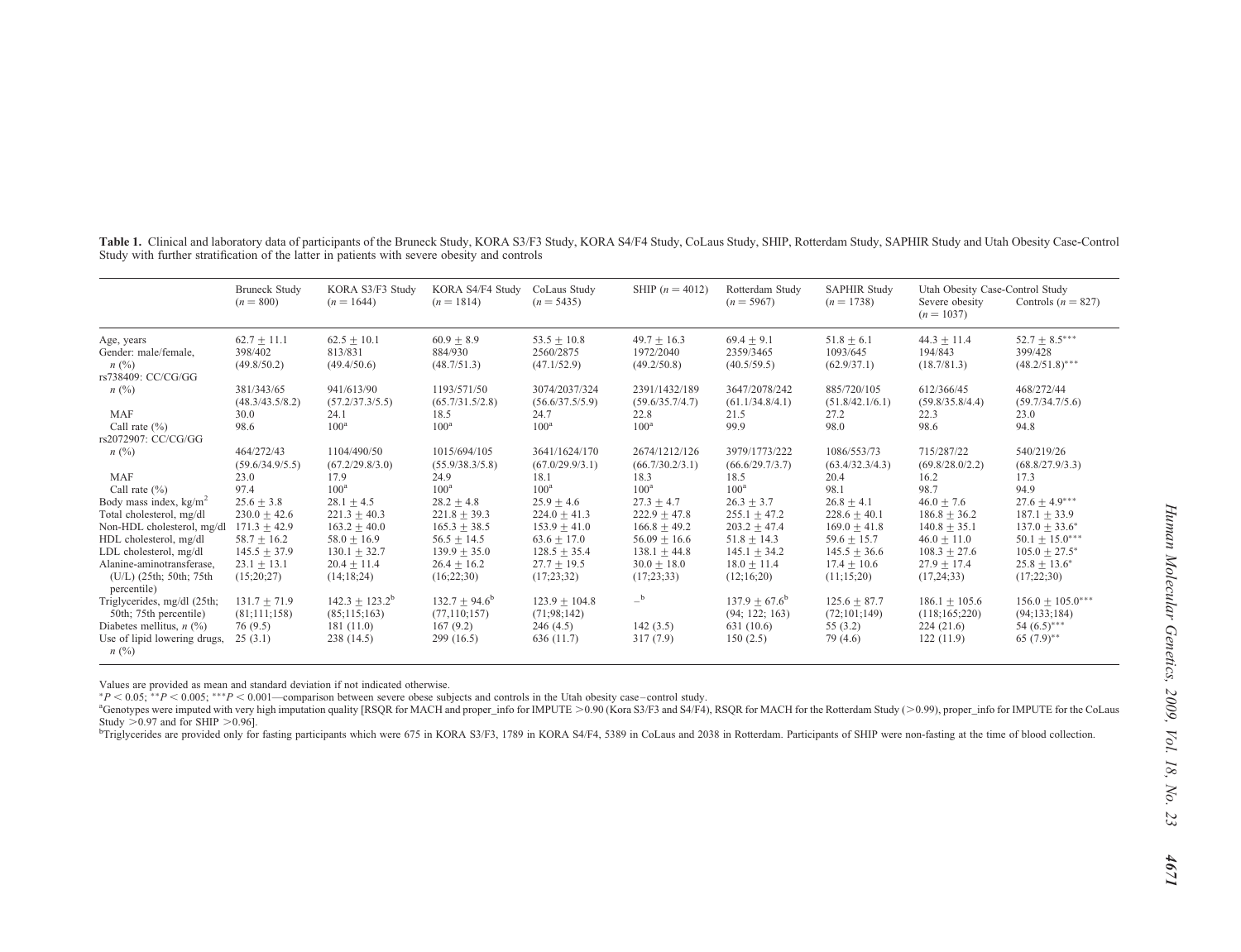Table 2. Association between rs738409 (C>G) and rs2072907 (C>G) of the adiponutrin gene and lipid levels gene in the Bruneck Study, KORA S3/F3 and S4/ F4 Study, CoLaus Study, SHIP, Rotterdam Study, SAPHIR Study and Utah Obesity Case-Control Study (additive model)

|                  |                                               | rs738409 (C>G)              |                       |                                     |                           | rs2072907 (C>G)             |                       |                                            |                           |  |
|------------------|-----------------------------------------------|-----------------------------|-----------------------|-------------------------------------|---------------------------|-----------------------------|-----------------------|--------------------------------------------|---------------------------|--|
| Parameters/study |                                               | Adjusted for age and gender |                       | Adjusted for age, gender and<br>ALT |                           | Adjusted for age and gender |                       | Adjusted for age, gender and<br><b>ALT</b> |                           |  |
|                  |                                               | $\beta$ (SE)                | $P$ -value            | $\beta$ (SE)                        | $P$ -value                | $\beta$ (SE)                | $P$ -value            | $\beta$ (SE)                               | $P$ -value                |  |
|                  | Total cholesterol, mg/dl                      |                             |                       |                                     |                           |                             |                       |                                            |                           |  |
|                  | <b>Bruneck Study</b>                          | 1.49(2.40)                  | 0.53                  | 1.18(2.40)                          | 0.62                      | $-1.48(2.54)$               | 0.56                  | $-1.55(2.54)$                              | 0.54                      |  |
|                  | KORA S3/F3 Study                              | $-1.65(1.72)$               | 0.34                  | $-2.45(1.73)$                       | 0.16                      | $-1.26(1.91)$               | 0.51                  | $-2.12(1.92)$                              | 0.27                      |  |
|                  | KORA S4/F4 Study                              | $-2.53(1.58)$               | 0.11                  | $-3.00(1.59)$                       | 0.06                      | $-3.84(1.80)$               | 0.03                  | $-4.34(1.80)$                              | 0.02                      |  |
|                  | CoLaus Study                                  | $-2.07(0.96)$               | 0.03                  | $-2.56(0.96)$                       | 0.008                     | $-1.24(1.07)$               | 0.25                  | $-1.76(1.07)$                              | 0.10                      |  |
| <b>SHIP</b>      |                                               | $-2.04(1.30)$               | 0.12                  | $-3.18(1.28)$                       | 0.01                      | $-1.61(1.38)$               | 0.24                  | $-2.44(1.37)$                              | 0.07                      |  |
|                  | Rotterdam Study                               | 0.35(1.05)                  | 0.74                  | 0.59(1.24)                          | 0.63                      | $-1.11(1.09)$               | 0.31                  | $-1.13(1.27)$                              | 0.38                      |  |
|                  | <b>SAPHIR Study</b>                           | $-2.89(1.62)$               | 0.08                  | $-3.46(1.62)$                       | 0.03                      | $-3.33(1.72)$               | 0.05                  | $-3.71(1.72)$                              | 0.03                      |  |
| Utah Cases       |                                               | $-4.79(2.05)$               | 0.02                  | $-5.07(2.07)$                       | 0.01                      | $-4.57(2.31)$               | 0.05                  | $-4.65(2.32)$                              | 0.05                      |  |
|                  | Utah Controls                                 | $-5.67(2.08)$               | 0.007                 | $-5.62(2.07)$                       | 0.007                     | $-3.04(2.30)$               | 0.19                  | $-2.97(2.29)$                              | 0.20                      |  |
|                  | Pooled analysis <sup>a</sup>                  | $-1.84$                     | $1.24 \times 10^{-4}$ | $-2.43$                             | $8.87\times10^{-7,\ b}$   | $-1.94$                     | $1.87 \times 10^{-4}$ | $-2.41$                                    | $7.01 \times 10^{-6}$ , b |  |
|                  | Non-HDL cholesterol, mg/dl                    |                             |                       |                                     |                           |                             |                       |                                            |                           |  |
|                  | <b>Bruneck Study</b>                          | 2.26(2.44)                  | 0.35                  | 1.69(2.42)                          | 0.49                      | $-0.55(2.59)$               | 0.83                  | $-0.70(2.57)$                              | 0.79                      |  |
|                  | KORA S3/F3 Study                              | $-0.15(1.73)$               | 0.93                  | $-1.31(1.74)$                       | 0.45                      | 0.16(1.92)                  | 0.93                  | $-1.17(1.93)$                              | 0.54                      |  |
|                  | KORA S4/F4 Study                              | $-2.44(1.58)$               | 0.12                  | $-3.06(1.58)$                       | 0.05                      | $-2.94(1.79)$               | 0.10                  | $-3.58(1.79)$                              | 0.05                      |  |
|                  | CoLaus Study                                  | $-1.90(0.96)$               | 0.05                  | $-2.54(0.95)$                       | 0.007                     | $-1.05(1.06)$               | 0.32                  | $-1.73(1.05)$                              | 0.01                      |  |
| <b>SHIP</b>      |                                               | $-2.28(1.33)$               | 0.09                  | $-3.52(1.31)$                       | 0.007                     | $-2.00(1.41)$               | 0.16                  | $-2.89(1.40)$                              | 0.04                      |  |
|                  | Rotterdam Study                               | 0.10(1.08)                  | 0.93                  | 0.67(1.26)                          | 0.60                      | $-0.69(1.12)$               | 0.53                  | $-0.87(1.30)$                              | 0.50                      |  |
|                  | <b>SAPHIR Study</b>                           | $-2.80(1.70)$               | 0.10                  | $-3.80(1.69)$                       | 0.03                      | $-2.64(1.81)$               | 0.14                  | $-3.32(1.79)$                              | 0.06                      |  |
| Utah Cases       |                                               | $-4.92(2.00)$               | 0.01                  | $-5.25(2.01)$                       | 0.009                     | $-4.56(2.25)$               | 0.04                  | $-4.65(2.26)$                              | 0.04                      |  |
|                  | Utah Controls                                 | $-4.51(2.06)$               | 0.03                  | $-4.51(2.04)$                       | 0.03                      | $-1.76(2.27)$               | 0.44                  | $-1.73(2.25)$                              | 0.44                      |  |
|                  | Pooled analysis <sup>a</sup>                  | $-1.69$                     | $4.95 \times 10^{-4}$ | $-2.35$                             | $2.27 \times 10^{-6}$ , b | $-1.52$                     | 0.004                 | $-2.14$                                    | $6.96 \times 10^{-5}$ , b |  |
|                  | LDL cholesterol, mg/dl                        |                             |                       |                                     |                           |                             |                       |                                            |                           |  |
|                  | <b>Bruneck Study</b>                          | 1.91(2.14)                  | 0.37                  | 1.68(2.14)                          | 0.43                      | $-0.68(2.26)$               | 0.77                  | $-0.73(2.26)$                              | 0.75                      |  |
|                  | KORA S3/F3 Study                              | $-0.33(1.41)$               | 0.81                  | $-0.77(1.42)$                       | 0.59                      | $-0.12(1.57)$               | 0.94                  | $-0.61(1.58)$                              | 0.70                      |  |
|                  | KORA S4/F4 Study                              | $-1.32(1.43)$               | 0.36                  | $-1.75(1.44)$                       | 0.22                      | $-2.03(1.63)$               | 0.21                  | $-2.51(1.63)$                              | 0.12                      |  |
|                  | CoLaus Study                                  | $-1.40(0.82)$               | 0.09                  | $-1.68(0.83)$                       | 0.04                      | $-0.60(0.91)$               | 0.51                  | $-0.92(0.92)$                              | 0.32                      |  |
| <b>SHIP</b>      |                                               | $-1.39(1.21)$               | 0.25                  | $-2.15(1.21)$                       | 0.07                      | $-1.01(1.29)$               | 0.43                  | $-1.56(1.29)$                              | 0.23                      |  |
|                  | Rotterdam Study                               | $-0.54(1.22)$               | 0.66                  | $-0.34(1.27)$                       | 0.79                      | $-1.00(1.26)$               | 0.43                  | $-0.40(1.31)$                              | 0.76                      |  |
|                  | <b>SAPHIR Study</b>                           | $-1.73(1.49)$               | 0.25                  | $-2.10(1.50)$                       | 0.16                      | $-2.03(1.59)$               | 0.20                  | $-2.27(1.59)$                              | 0.15                      |  |
| Utah Cases       |                                               | $-1.16(1.57)$               | 0.46                  | $-1.42(1.58)$                       | 0.37                      | $-0.29(1.77)$               | 0.87                  | $-0.40(1.78)$                              | 0.82                      |  |
|                  | Utah Controls                                 | $-3.37(1.72)$               | 0.05                  | $-3.31(1.72)$                       | 0.05                      | $-1.95(1.90)$               | 0.30                  | $-1.88(1.90)$                              | 0.32                      |  |
|                  | Pooled analysis <sup>a</sup>                  | $-1.18$                     | 0.007                 | $-1.48$                             | $7.99 \times 10^{-4}$ , b | $-0.99$                     | 0.04                  | $-1.19$                                    | 0.01 <sup>b</sup>         |  |
|                  | HDL Cholesterol, mg/dl                        |                             |                       |                                     |                           |                             |                       |                                            |                           |  |
|                  | <b>Bruneck Study</b>                          | $-0.89(0.89)$               | 0.32                  | $-0.65(0.89)$                       | 0.47                      | $-0.98(0.95)$               | 0.30                  | $-0.94(0.95)$                              | 0.32                      |  |
|                  | KORA S3/F3 Study                              | $-1.55(0.65)$               | 0.02                  | $-1.14(0.65)$                       | 0.08                      | $-1.39(0.72)$               | 0.05                  | $-0.91(0.72)$                              | 0.20                      |  |
|                  | KORA S4/F4 Study                              | $-0.21(0.53)$               | 0.69                  | $-0.05(0.53)$                       | 0.93                      | $-0.96(0.59)$               | 0.11                  | $-0.78(0.59)$                              | 0.19                      |  |
|                  | CoLaus Study                                  | $-0.33(0.35)$               | 0.30                  | $-0.15(0.35)$                       | 0.66                      | $-0.40(0.39)$               | 0.35                  | $-0.19(0.39)$                              | 0.62                      |  |
| <b>SHIP</b>      |                                               | 0.44(0.43)                  | 0.91                  | 0.15(0.43)                          | 0.73                      | 0.21(0.45)                  | 0.64                  | 0.28(0.45)                                 | 0.53                      |  |
|                  | Rotterdam Study                               | 0.29(0.31)                  | 0.35                  | $-0.02(0.37)$                       | 0.96                      | $-0.49(0.32)$               | 0.13                  | $-0.34(0.38)$                              | 0.37                      |  |
|                  | <b>SAPHIR Study</b>                           | $-0.06(0.58)$               | 0.92                  | 0.38(0.57)                          | 0.51                      | $-0.70(0.62)$               | 0.26                  | $-0.40(0.61)$                              | 0.52                      |  |
| Utah Cases       |                                               | $-0.27(0.56)$               | 0.63                  | $-0.20(0.57)$                       | 0.72                      | $-0.16(0.64)$               | 0.81                  | $-0.13(0.64)$                              | 0.84                      |  |
|                  | Utah Controls                                 | $-0.89(0.80)$               | 0.26                  | $-0.83(0.79)$                       | 0.29                      | $-0.94(0.89)$               | 0.29                  | $-0.86(0.88)$                              | 0.33                      |  |
|                  | Pooled analysis <sup>a</sup>                  | $-0.14$                     | 0.40                  | $-0.14$                             | 0.40                      | $-0.49$                     | 0.005                 | $-0.32$                                    | 0.08                      |  |
|                  | Triglycerides, mg/dl <sup>c</sup>             |                             |                       |                                     |                           |                             |                       |                                            |                           |  |
|                  | <b>Bruneck Study</b>                          | 0.039(0.028)                | 0.16                  | 0.029(0.027)                        | 0.28                      | 0.026(0.030)                | 0.38                  | 0.024(0.029)                               | 0.41                      |  |
|                  | KORA S3/F3 Study                              | 0.028(0.034)                | 0.40                  | 0.004(0.034)                        | 0.91                      | 0.027(0.039)                | 0.48                  | 0.005(0.039)                               | 0.90                      |  |
|                  | KORA S4/F4 Study                              | 0.002(0.021)                | 0.92                  | $-0.014(0.020)$                     | 0.50                      | 0.001(0.023)                | 0.98                  | $-0.015(0.023)$                            | 0.52                      |  |
|                  | CoLaus Study                                  | $-0.002(0.01)$              | 0.86                  | $-0.01(0.01)$                       | 0.20                      | $-0.0007(0.01)$             | 0.95                  | $-0.01(0.01)$                              | 0.28                      |  |
| SHIP             |                                               | n.d.                        | n.d.                  | n.d.                                | n.d.                      | n.d.                        | n.d.                  | n.d.                                       | n.d.                      |  |
|                  | Rotterdam Study                               | 0.001(0.015)                | 0.95                  | 0.009(0.016)                        | 0.06                      | $-0.018(0.016)$             | 0.26                  | $-0.023(0.017)$                            | 0.17                      |  |
|                  | <b>SAPHIR Study</b>                           | $-0.012(0.022)$             | 0.59                  | $-0.036(0.021)$                     | 0.09                      | $-0.013(0.023)$             | 0.57                  | $-0.030(0.023)$                            | 0.19                      |  |
| Utah Cases       |                                               | $-0.074(0.027)$             | 0.007                 | $-0.073(0.028)$                     | 0.008                     | $-0.067(0.031)$             | 0.03                  | $-0.065(0.031)$                            | 0.04                      |  |
|                  |                                               |                             |                       |                                     |                           |                             |                       |                                            |                           |  |
|                  | Utah Controls<br>Pooled analysis <sup>a</sup> | $-0.017(0.032)$             | 0.59<br>0.60          | $-0.019(0.031)$<br>$-0.011$         | 0.54<br>0.10              | $-0.017(0.035)$             | 0.62<br>0.35          | $-0.019(0.035)$<br>$-0.016$                | 0.59<br>0.03              |  |

Values are provided as effect size and standard error.

ALT, alanine-aminotransferase; n.d., not determined.

<sup>a</sup> Pooled effect sizes and *P*-values derived from meta-regression using a fixed effects model.

<sup>b</sup>Still significant after correction for multiple testing, using Bonferroni-Holm procedure assuming 10 independent tests.

c Values for triglycerides are calculated based on log-transformed regression and provided only for fasting participants not taking fibrates which were 675 in KORA S3/F3, 1789 in KORA S4/F4, 5389 in CoLaus, 2038 in Rotterdam. Participants of SHIP were non-fasting at the time of blood collection.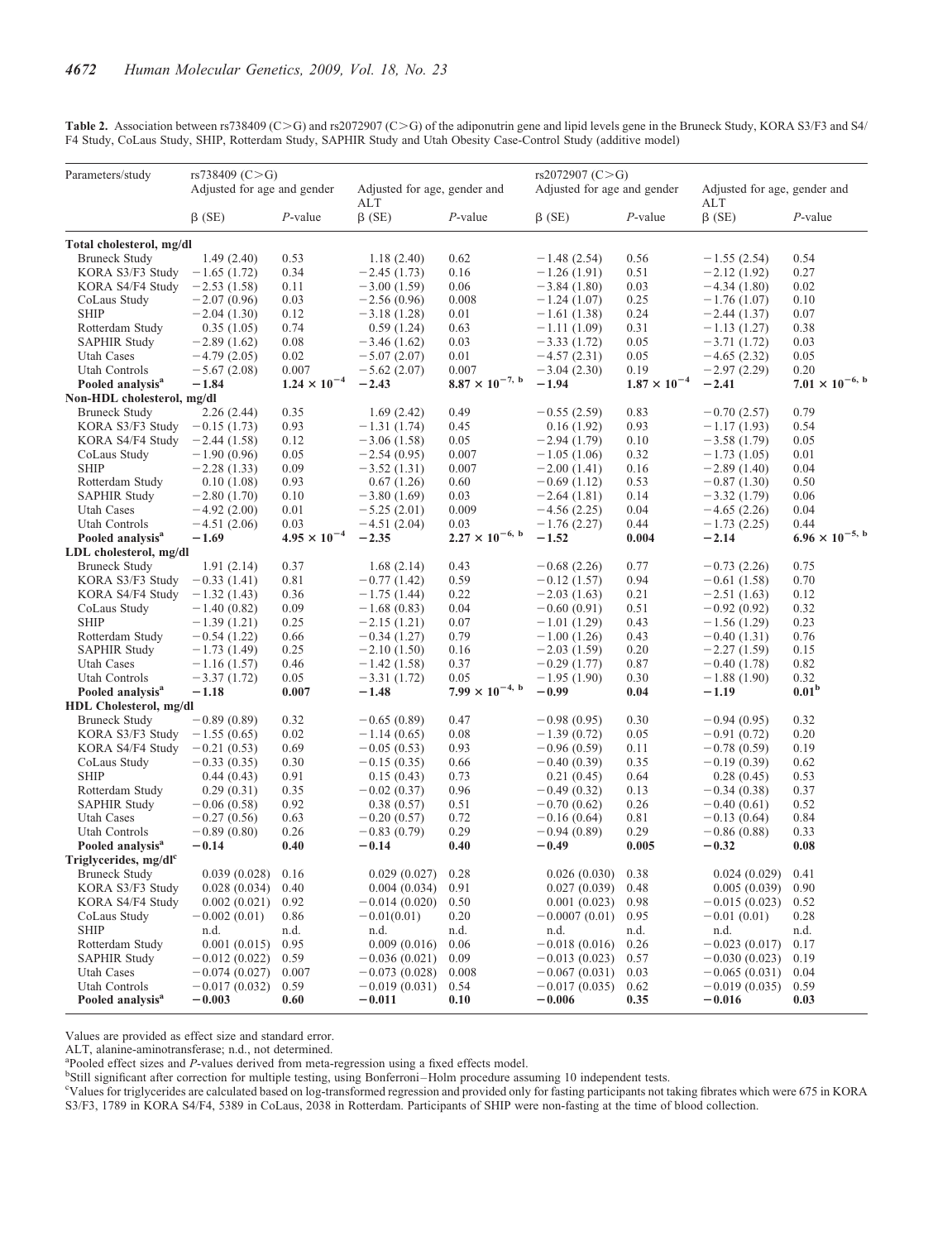cholesterol metabolism. We found a definite combination of binding sites for SREBP factors and the CCAAT binding factor NFY, a known interactor of SREBP factors (13). This combination of binding sites (14) could also be detected in the promoter regions of LPL and LIPC (for details, see Supplementary Material, Fig. S3) and was previously reported to mediate the sterol response in the promoter of the glycerol-3 phosphate acyltransferase during the differentiation of preadipocytes to adipocytes (15). More generally, SREBP factors are known to play a prominent role in the regulation of cholesterol metabolism  $(16-18)$ .

Finally, expression profiles were retrieved in BioGPS (https:// biogps.gnf.org/) and showed a strong expression of adiponutrin in the liver and the adrenal cortex (see Supplementary Material, Fig. S4). Since adrenocortical hormones are synthesized from cholesterol, this finding may further underline a possible yet unknown role of adiponutrin in cholesterol metabolism.

# **DISCUSSION**

Our study revealed a significant association of genetic variants within the adiponutrin gene with total cholesterol, non-HDLC and LDLC levels which remained significant after correction for multiple testing. The findings were consistent in six of the eight study populations for the rs738409 SNP and the six studies represented 72% of the investigated individuals. For the intronic rs2072907, SNP results were consistent across all eight study populations. The populations varied considerably in study design and recruitment procedures which points to a stable and biologically important interconnection.

Two recent genome-wide association studies identified the adiponutrin gene to be associated with liver-related phenotypes (7,10). Yuan et al. (10) observed a strong association of genetic variants within adiponutrin with alanineaminotransferase concentrations in European and Asian Indian populations. Romeo et al. (7) found rs738409, the common SNP investigated also in our populations, to be significantly associated with increased hepatic fat content in a population of Hispanic, African-American and European-American individuals and with liver enzymes in Hispanics. Despite the observed association with hepatic fat content and the strong involvement of the liver in lipid metabolism, they surprisingly did not find an association with parameters of lipid metabolism in their primary analysis sample. However, in a corresponding analysis in the ARIC study, the authors obviously observed an additive effect for total cholesterol in about 11 000 European-Americans (overall  $P$ -value  $=$ 0.014) for the rs738409  $(7)$ , which is in support of our findings. One might ask whether the observed association between adiponutrin variants and lipoprotein levels are simply a consequence of an impaired liver function as recent studies observed these variants to be associated with liver enzyme levels (7,10). This can clearly be excluded for our investigation, since an adjustment of lipoprotein parameters for enzymes such as alanine-aminotransferase did not attenuate but strengthened the association. This suggests that liver enzymes are not in the main causal pathway for the association between these variants and lipoprotein metabolism in a sense

that an impaired liver function originating from genetic variation of adiponutrin mocks the association with cholesterol levels (19).

Several important observations were made in our and other studies which point to a function of adiponutrin in lipid metabolism. The mechanisms underlying this genetic association, however, remain to be elucidated. The accumulation of fat in the liver may be due to impaired release of triglyceriderich lipoproteins by the hepatocyte into the blood stream. Our study provides evidence that adiponutrin is involved in the metabolism of apoB-containing lipoproteins, possibly by participating in the post-prandial packaging of these lipoproteins in the liver. In contrast, this variant was not associated with HDLC levels. The involvement in the metabolism of apoB-containing lipoproteins is supported by our bioinformatic analysis. Adiponutrin is possibly co-regulated with fatty acid synthase and controlled by sterol regulatory element-binding proteins (SREBPs). SREBPs play a prominent role in the regulation of cholesterol and fatty acid metabolism (16–18). In the nucleus, SREBP-1c transcriptionally activates most genes required for fatty acid synthesis and lipogenesis, whereas SREBP-2 preferentially activates cholesterol synthesis (16–18,20). Indeed, the adiponutrin gene exhibits features of lipogenic genes. In addition to SREBPs, PPAR  $\gamma$ and the carbohydrate responsive element binding protein (ChREBP), a new transcription factor mediating glucose action in liver, were reported to regulate adiponutrin (1,21).

From the data available about adiponutrin in other studies (5,7,22), it was hypothesized that adiponutrin might mostly be involved in triglyceride metabolism. We indeed observed a slight association between our investigated variants and plasma triglyceride levels which was most pronounced in the Utah cases of severe obesity ( $P = 0.008$ ). From this data, we carefully speculate that per copy of the minor allele G the functional activity of the enzyme is higher which shifts more triglycerides into the hepatic cells especially in severely obese persons who are usually exposed to a higher nutritional intake. This is in line with the higher hepatic triglyceride content in carriers of the minor allele of rs734809 observed by Romeo et al. (7). Whether the triglyceride association holds true in severely obese individuals as indicated in the Utah Obesity Case-Control Study needs confirmation in other large studies.

The investigated variants decreased apoB-containing lipoprotein fractions by  $\sim$ 3% and the association was observed per copy of the minor allele (7). The variants explained less than 1% of the lipoprotein concentrations on a population level. It will therefore require a large number of patients and controls to find an association of these variants with endpoints such as cardiovascular disease, diabetes mellitus or the metabolic syndrome. Because the adiponutrin variant is associated with lower levels of atherogenic lipoproteins, one may wonder whether this enzyme may represent an attractive drug target for prevention of cardiovascular disease. However, one may keep in mind that pharmacological modulation of this enzyme, if feasible, may be associated with liver steatosis as it was reported for microsomal transport protein inhibitors (23).

In summary, our results clearly support the association of adiponutrin with apoB-containing lipoprotein fractions in West-Eurasian populations not only in studies recruited from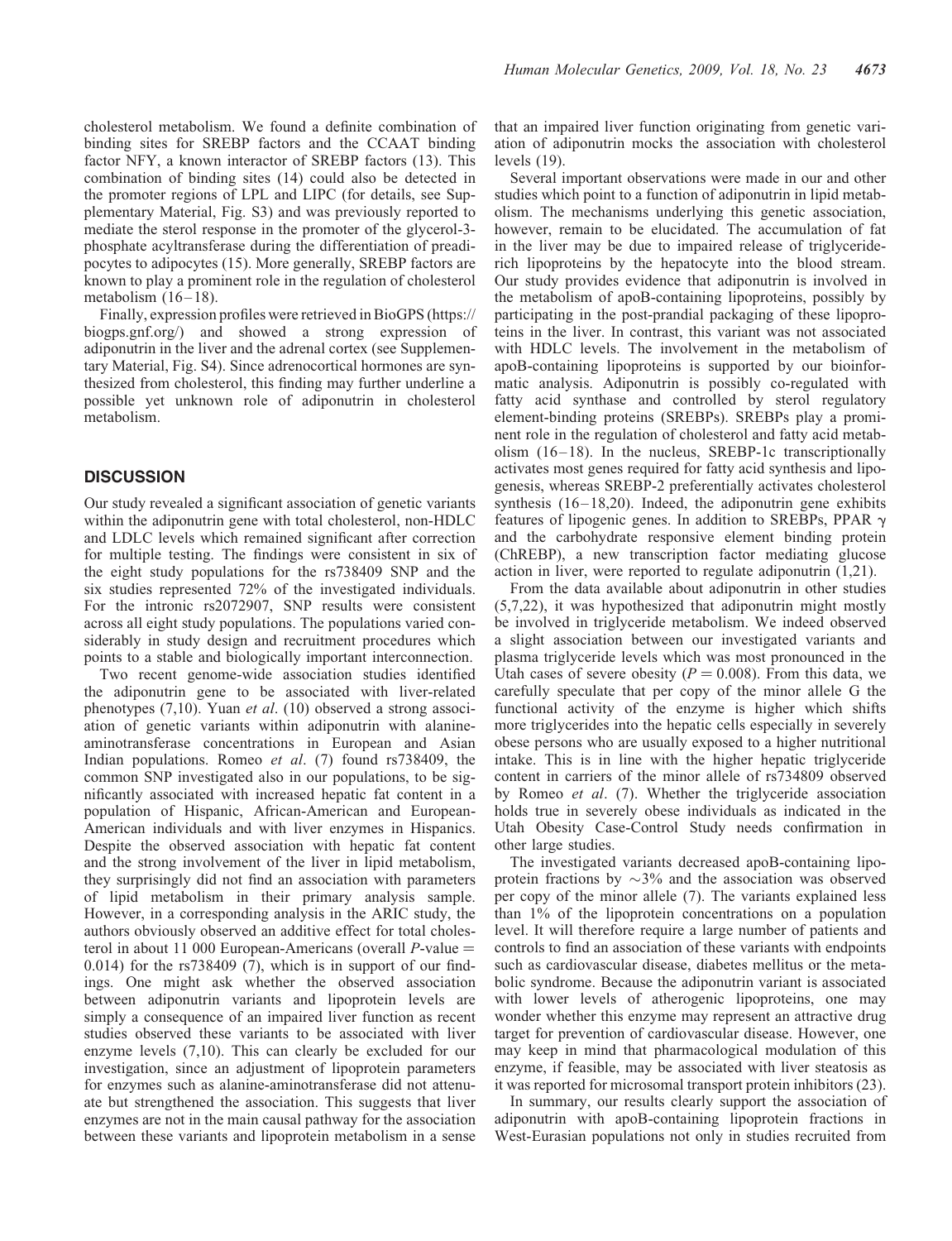general or healthy working populations but also from severely obese populations. Our and previous studies suggest that adiponutrin might mainly be involved in processes related to disturbed lipid and energy metabolism and fat accumulation especially in the liver.

# MATERIALS AND METHODS

#### Study populations

The investigated populations are of West-Eurasian origin and are described in detail in the Supplementary Material. Briefly, the *Bruneck Study* ( $n = 800$ ) is a prospective population-based gender- and age-stratified random sample of all inhabitants of Bruneck, Italy, designed to investigate the epidemiology and pathogenesis of atherosclerosis (24,25). The KORA cohorts (Cooperative Health Research in the Region of Augsburg, KOoperative Gesundheitsforschung in der Region Augsburg) are several cohorts representative of the general population in Augsburg, Germany, and two surrounding counties that were initiated as part of the WHO MONICA Study. For the present analyses, we chose 1644 subjects from the KORA S3/F3 survey, which were part of the recent genome-wide association study (26,27), as well as 1814 subjects from the KORA S4/F4 survey. The Caucasian Cohorte Lausannoise (CoLaus Study,  $n = 5435$ ) is a non-stratified random sample of the population registry of the city of Lausanne, Switzerland and investigates the epidemiology and genetic determinants of cardiovascular risk factors and the metabolic syndrome (28). The Study of Health in Pomerania (SHIP)  $(n = 4012)$  is a population sample aged 20–79 years selected using population registries (29). The Rotterdam Study is a prospective cohort study that started in 1990 in Ommoord, a suburb of Rotterdam, among 10 994 men and women aged 55 and over (30). The Salzburg Atherosclerosis Prevention Program in Subjects at High Individual Risk (SAPHIR) is an observational study conducted in a healthy working population ( $n = 1738$ ) recruited by health screening programs in large companies in and around the city of Salzburg, Austria (31). The Utah Obesity Case-Control Study ( $n = 1864$ ) is composed of 1037 subjects recruited for severe obesity (BMI between 33 and 92 kg/m<sup>2</sup>) and a general population sample of 827 persons of the same ethnicity (32– 34). Informed consent was obtained from each participant.

For the analyses of total, LDL and non-HDL cholesterol, we excluded all study participants receiving statins as lipid-lowering drugs. Individuals receiving fibrates were excluded for the analysis of triglyceride levels.

## Genotyping and phenotyping

Genotyping of the non-synonymous SNP rs734809 (a C/G transversion polymorphism) within exon 3 and of the C/G transversion polymorphism rs2072907, a non-coding variant located in intron 5, within the gene encoding for adiponutrin was done using a 5' nuclease allelic discrimination (Taqman) assay in all subjects with sufficient amount and quality of DNA (for details, see Supplementary Material). For KORA S3/F3 and S4/F4, the CoLaus Study and SHIP genotypes were derived from an imputed SNP data set derived from genotyping with Affymetrix chips with a high imputation quality. In the Rotterdam Study, rs734809 was genotyped within an Illumina HumanHap 550 k chip and rs2072907 was imputed. Methods on the measurement of total cholesterol, high-density lipoprotein cholesterol, lowdensity lipoprotein cholesterol, triglycerides and alanine-aminotransferase are provided in the Supplementary Material. Non-HDLC levels were calculated by subtracting HDLC from total cholesterol. Participants of the Bruneck, KORA S4/F4, CoLaus, SAPHIR and Utah Study were fasting at the time of blood collection with the exception of a few individuals. In KORA S3/F3, 675 of the 1644 subjects were fasting. In the SHIP Study, blood collection was performed in non-fasting state. In the Rotterdam Study, TC and HDLC levels used in this analysis were measured in non-fasting people (baseline study), while TG was measured in fasting people (third follow-up examination). Non-fasting individuals of each study were excluded from the analysis of triglyceride levels.

#### Statistical analysis

Differences of lipid parameters between the genotype groups of each study population were tested using general linear regression models adjusted for age, gender and alanineaminotransferase using an unconstrained genetic model as well as an additive genetic model. A pooled effect size was obtained by meta-regression analysis using a fixed effects model and compared to a random effects model (35–37). Further details are described in the Supplementary Material.

## Bioinformatic analysis

We examined the protein domains of adiponutrin that could potentially influence the cholesterol metabolism by using the BioSapiens DASTY tool (http://www.biosapiens.info/page .php?page=dasty) and we investigated the effects of the amino acid exchange caused by a transversion at rs738409 on the protein function using Polyphen (38) and SIFT (39). Known and predicted protein interactions were analyzed by STRING 8.0 (http://string.embl.de/) (11). The potential regulation of the adiponutrin gene promoter by cholesterol-related transcription factors was investigated using the Genomatix Suite (Genomatix GmbH, Munich, Germany; www. genomatix.de). Expression profiles were retrieved by BioGPS (https://biogps.gnf.org/).

# SUPPLEMENTARY MATERIAL

Supplementary Material is available at HMG online.

## ACKNOWLEDGEMENTS

We thank all members of field staffs who were involved in the planning and conduct of the studies included in this investigation. Finally, we express our appreciation to all study participants. Vincent Mooser is a full-time employee of GlaxoSmithKline, a pharmaceutical company.

Conflict of Interest statement. None declared.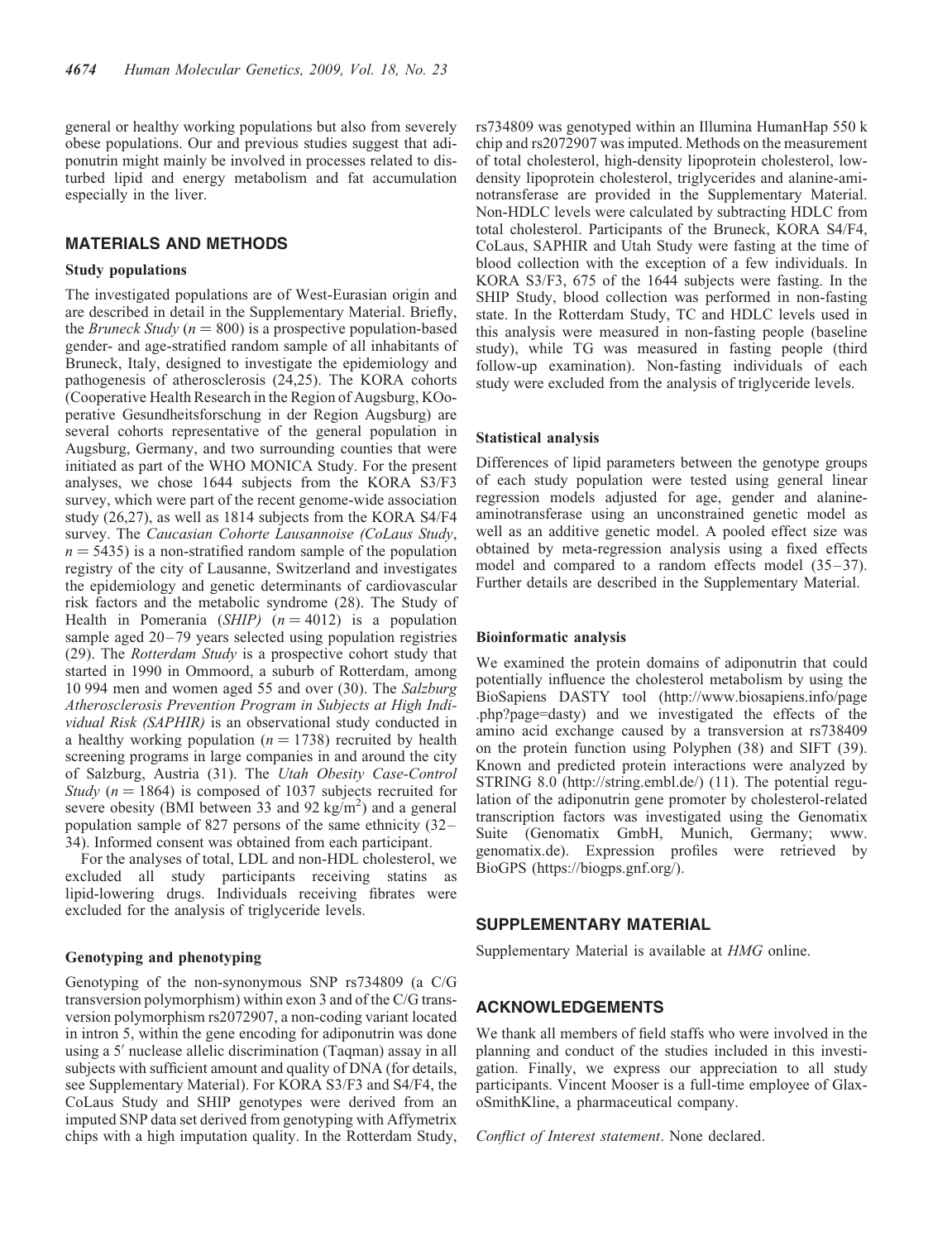This work was supported by grants from the 'Genomics of Lipid-associated Disorders—GOLD' of the 'Austrian Genome Research Programme GEN-AU' to F.K., by a grant from the National Institute of Diabetes and Digestive and Kidney Diseases (DK-55006), and a grant from the National Center for Research Resources (M01-RR00064).

The CoLaus study was supported by grants from GlaxoSmithKline, the Swiss National Science Foundation (Grant 33CSCO-122661) and the Faculty of Biology and Medicine of Lausanne.

SHIP is part of the Community Medicine Research net of the University of Greifswald, Germany, which is funded by the Federal Ministry of Education and Research (grants no. 01ZZ9603, 01ZZ0103 and 01ZZ0403), the Ministry of Cultural Affairs as well as the Social Ministry of the Federal State of Mecklenburg-West Pomerania. Genome-wide data have been supported by the Federal Ministry of Education and Research (grant no. 03ZIK012) and a joint grant from Siemens Healthcare, Erlangen, Germany and the Federal State of Mecklenburg- West Pomerania. The University of Greifswald is a member of the 'Center of Knowledge Interchange' program of the Siemens AG.

The Rotterdam Study is supported by the Erasmus Medical Center and Erasmus University Rotterdam; The Netherlands Organization for Scientific Research; The Netherlands Organization for Health Research and Development (ZonMw); the Ministry of Education, Culture and Science; the Ministry of Health Welfare and Sports; the European Commission; and the Municipality of Rotterdam. Support for genotyping was provided by the Netherlands Organization for Scientific Research (NWO) (175.010.2005.011, 911.03.012). Genomewide genotyping of the Rotterdam Study was supported by the NWO (175.010.2005.011).

## **REFERENCES**

- 1. Baulande, S., Lasnier, F., Lucas, M. and Pairault, J. (2001) Adiponutrin, a transmembrane protein corresponding to a novel dietary- and obesitylinked mRNA specifically expressed in the adipose lineage. J. Biol. Chem., 276, 33336–33344.
- 2. Zechner, R., Strauss, J.G., Haemmerle, G., Lass, A. and Zimmermann, R. (2005) Lipolysis: pathway under construction. Curr. Opin. Lipidol., 16, 333–340.
- 3. Wilson, P.A., Gardner, S.D., Lambie, N.M., Commans, S.A. and Crowther, D.J. (2006) Characterization of the human patatin-like phospholipase family. J. Lipid Res., 47, 1940–1949.
- 4. Moldes, M., Beauregard, G., Faraj, M., Peretti, N., Ducluzeau, P.H., Laville, M., Rabasa-Lhoret, R., Vidal, H. and Clement, K. (2006) Adiponutrin gene is regulated by insulin and glucose in human adipose tissue. Eur. J. Endocrinol., 155, 461–468.
- 5. Lake, A.C., Sun, Y., Li, J.L., Kim, J.E., Johnson, J.W., Li, D., Revett, T., Shih, H.H., Liu, W., Paulsen, J.E. and Gimeno, R.E. (2005) Expression, regulation and triglyceride hydrolase activity of adiponutrin family members. J. Lipid Res., 46, 2477–2487.
- 6. Liu, Y.M., Moldes, M., Bastard, J.P., Bruckert, E., Viguerie, N., Hainque, B., Basdevant, A., Langin, D., Pairault, J. and Clement, K. (2004) Adiponutrin: a new gene regulated by energy balance in human adipose tissue. J. Clin. Endocrinol. Metab., 89, 2684-2689.
- 7. Romeo, S., Kozlitina, J., Xing, C., Pertsemlidis, A., Cox, D., Pennacchio, L.A., Boerwinkle, E., Cohen, J.C. and Hobbs, H.H. (2008) Genetic variation in PNPLA3 confers susceptibility to nonalcoholic fatty liver disease. Nat. Genet., 40, 1461–1465.
- 8. Yuan, H.Y., Chiou, J.J., Tseng, W.H., Liu, C.H., Liu, C.K., Lin, Y.J., Wang, H.H., Yao, A., Chen, Y.T. and Hsu, C.N. (2006) FASTSNP: an always up-to-date and extendable service for SNP function analysis and prioritization. Nucleic Acids Res., 34, W635–W641.
- 9. Johansson, L.E., Hoffstedt, J., Parikh, H., Carlsson, E., Wabitsch, M., Bondeson, A.G., Hedenbro, J., Tornqvist, H., Groop, L. and Ridderstrale, M. (2006) Variation in the adiponutrin gene influences its expression and associates with obesity. Diabetes, 55, 826–833.
- 10. Yuan, X., Waterworth, D., Perry, J.R., Lim, N., Song, K., Chambers, J.C., Zhang, W., Vollenweider, P., Stirnadel, H., Johnson, T. et al. (2008) Population-based genome-wide association studies reveal six loci influencing plasma levels of liver enzymes. Am. J. Hum. Genet., 83, 520–528.
- 11. Jensen, L.J., Kuhn, M., Stark, M., Chaffron, S., Creevey, C., Muller, J., Doerks, T., Julien, P., Roth, A., Simonovic, M. et al. (2009) STRING 8-a global view on proteins and their functional interactions in 630 organisms. Nucleic Acids Res., 37, D412–D416.
- 12. Hvidsten, T.R., Wilczynski, B., Kryshtafovych, A., Tiuryn, J., Komorowski, J. and Fidelis, K. (2005) Discovering regulatory binding-site modules using rule-based learning. Genome Res., 15, 856–866.
- 13. Reed, B.D., Charos, A.E., Szekely, A.M., Weissman, S.M. and Snyder, M. (2008) Genome-wide occupancy of SREBP1 and its partners NFY and SP1 reveals novel functional roles and combinatorial regulation of distinct classes of genes. PLoS. Genet., 4, e1000133.
- 14. Werner, T. (2003) Promoters can contribute to the elucidation of protein function. Trends Biotechnol., 21, 9-13.
- 15. Ericsson, J., Jackson, S.M., Kim, J.B., Spiegelman, B.M. and Edwards, P.A. (1997) Identification of glycerol-3-phosphate acyltransferase as an adipocyte determination and differentiation factor 1- and sterol regulatory element-binding protein-responsive gene. J. Biol. Chem., 272, 7298-7305.
- 16. Brown, M.S. and Goldstein, J.L. (1997) The SREBP pathway: regulation of cholesterol metabolism by proteolysis of a membrane-bound transcription factor. Cell, 89, 331–340.
- 17. Horton, J.D., Goldstein, J.L. and Brown, M.S. (2002) SREBPs: activators of the complete program of cholesterol and fatty acid synthesis in the liver. J Clin. Invest., 109, 1125-1131.
- 18. Raghow, R., Yellaturu, C., Deng, X., Park, E.A. and Elam, M.B. (2008) SREBPs: the crossroads of physiological and pathological lipid homeostasis. Trends Endocrinol. Metab., 19, 65-73.
- 19. Kollerits, B., Coassin, S., Kiechl, S., Hunt, S.C., Paulweber, B., Willeit, J., Brandstätter, A., Lamina, C., Adams, T.D. and Kronenberg, F. (2009) A common variant in the adiponutrin gene influences liver enzyme levels. J. Med. Genet., 10.1136/jmg.2009.066597.
- 20. Horton, J.D., Shah, N.A., Warrington, J.A., Anderson, N.N., Park, S.W., Brown, M.S. and Goldstein, J.L. (2003) Combined analysis of oligonucleotide microarray data from transgenic and knockout mice identifies direct SREBP target genes. Proc. Natl Acad. Sci. USA, 100, 12027–12032.
- 21. Polson, D. and Thompson, M. (2003) Adiponutrin gene expression in 3T3-L1 adipocytes is downregulated by troglitazone. Horm. Metab. Res., 35, 508–510.
- 22. Jenkins, C.M., Mancuso, D.J., Yan, W., Sims, H.F., Gibson, B. and Gross, R.W. (2004) Identification, cloning, expression, and purification of three novel human calcium-independent phospholipase A2 family members possessing triacylglycerol lipase and acylglycerol transacylase activities. J. Biol. Chem., 279, 48968–48975.
- 23. Wierzbicki, A.S., Hardman, T. and Prince, W.T. (2009) Future challenges for microsomal transport protein inhibitors. Curr. Vasc. Pharmacol., 7, 277–286.
- 24. Kronenberg, F., Kronenberg, M.F., Kiechl, S., Trenkwalder, E., Santer, P., Oberhollenzer, F., Egger, G., Utermann, G. and Willeit, J. (1999) Role of lipoprotein(a) and apolipoprotein(a) phenotype in atherogenesis: prospective results from the Bruneck Study. Circulation, 100, 1154–1160.
- 25. Kiechl, S., Willeit, J., Mayr, M., Viehweider, B., Oberhollenzer, F., Kronenberg, F., Wiedermann, C.J., Oberthaler, S., Xu, Q., Witztum, J.L. and Tsimikas, S. (2007) Oxidized phospholipids, lipoprotein(a), lipoprotein-associated phospholipase A2 activity and 10-year cardiovascular outcomes: prospective results from the Bruneck Study. Arterioscler. Thromb. Vasc. Biol., 27, 1788–1795.
- 26. Löwel, H., Döring, A., Schneider, A., Heier, M., Thorand, B. and Meisinger, C.for the MONIKA/KORA Study Group (2005) The